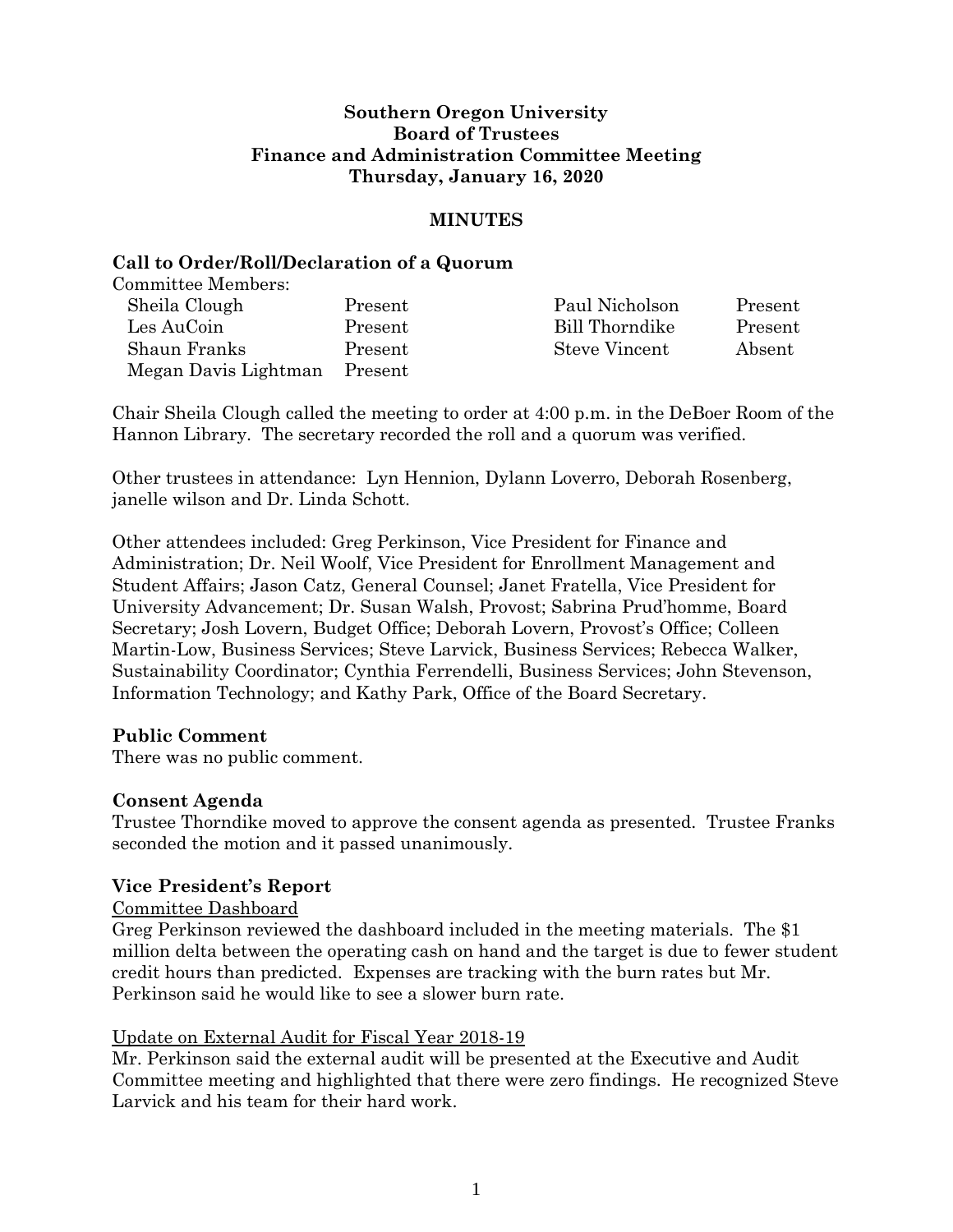# Organizational Update

Providing an organizational update, Mr. Perkinson introduced Rebecca Walker, the new Sustainability Coordinator, and Cynthia Ferrendelli, the Deputy in Business Services. Josh Lovern is now the Director of Budget. Mr. Perkinson mentioned the reorganization of Business Services, the Service Center and the Budget Office.

# Other General Updates

Turning to capital projects, Mr. Perkinson said he will do a deeper dive in the board meeting but mentioned the boiler project is in full swing and he will discuss HECC's scoring and methodology. He will also discuss how SOU can compete better for project hierarchy and funding. He mentioned SOU's engagement in HECC's discussions on the Student Success and Completion Model.

Mr. Perkinson mentioned SOU's work with the city to support relationships with neighbors, including addressing complaints about AT&T's installation of a cell tower by the football stadium and accommodating the Vanguard marching band group as a conference activity.

# **Action, Information and Discussion Items**

# Enterprise Risk Management

Greg Perkinson provided an overview of the enterprise risk management tool his team uses regularly. He said enterprise risk management identifies risks from the ground up and from the top down. His team analyzes the risks and assesses handling options to plan and perform mitigation actions. He then reviewed the heat map and the tracking tool included in the meeting materials. The tracker includes 44 risks, which are described; characterized using consequence and likelihood; assigned an owner; provided an estimated mitigation date; and assigned a level of oversight between the craftsman level and the board. Mr. Perkinson said his next action is to interview President Schott and the board to get a sense of what keeps them up at night.

Responding to trustees' inquiries, discussion ensued on leaders applying pressure when needed; the importance of peer pressure; identifying risks; issues are being worked; how the leadership keeps an eye on the highest priority risks; and shifting responsibility when the position assigned ownership is vacant.

# Budget Process for Future Fiscal Years (Action)

Introducing the agenda item, Chair Clough said, in the past, the board has approved the university budget in June. Last year, when several variables were unknown, the board adopted a carry-forward budget in June and adopted the final budget in October. The committee will decide which process to recommend for the board's adoption.

Greg Perkinson reviewed the three budget process proposals included in the meeting materials. Because of the uncertainty, budget personnel thought this year's approach would have served the institution well. However, they learned that Josh Lovern did a lot of re-working and the process was challenging. The advantage of the legacy approach is the departments are accustomed to that process, there is less turmoil, and there is less re-work. Mr. Perkinson recommended a return to the legacy process. Mr. Lovern added that the disadvantages under the legacy process still exist but the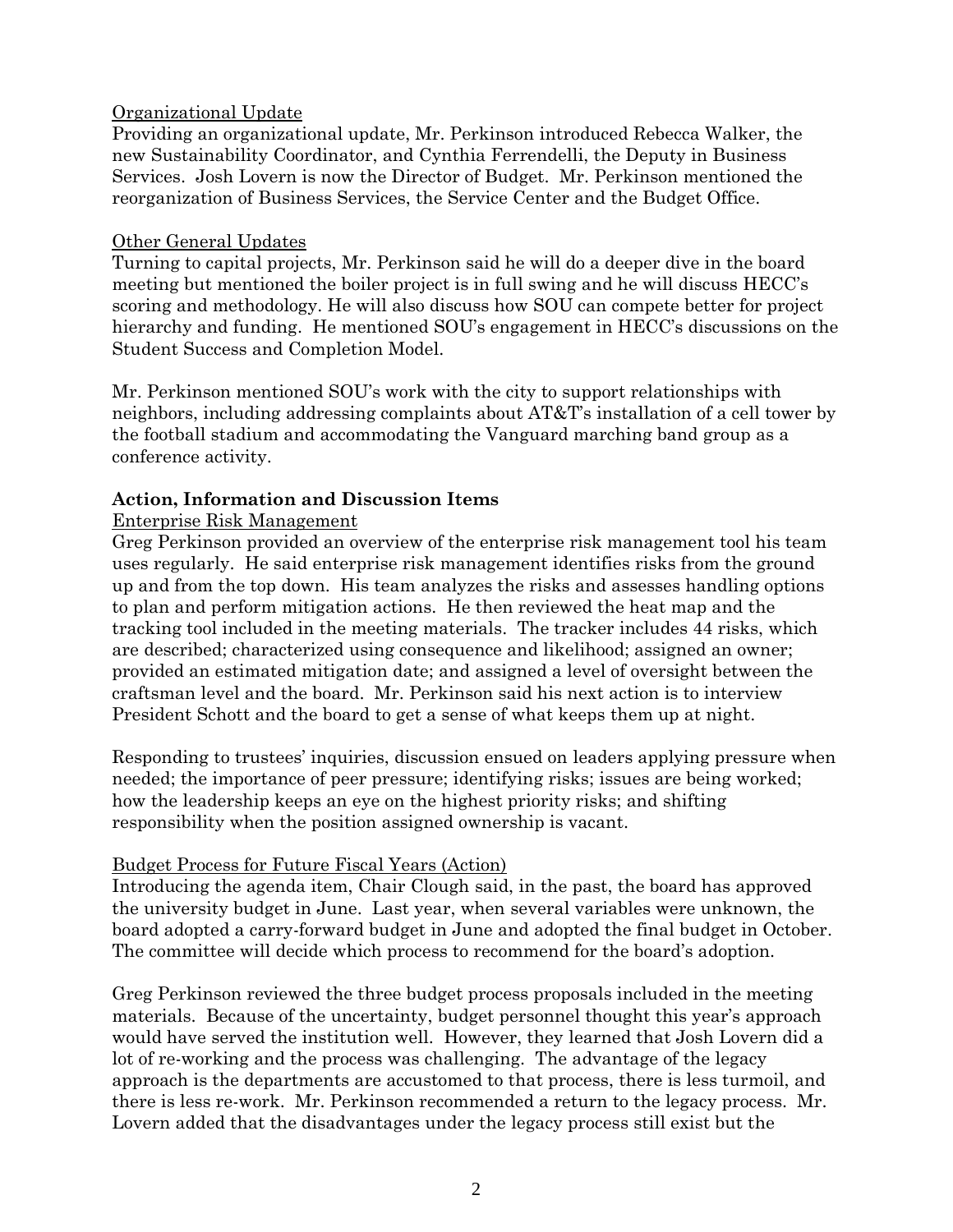disadvantages in the FY20 and the hybrid approaches far outweigh those of the legacy process.

Chair Clough added that businesses use the legacy method all the time and the advantage is that SOU has great forecasting tools to replicate any changes in the modeling. Trustee Franks expressed his appreciation that another option was explored and his support for the legacy approach. Trustee Lightman said she also supported the legacy process.

Vice Chair Nicholson expressed his significant misgivings about the approach taken this year but it seemed necessary at the time. He is also supportive of returning to the legacy approach. Since SOU has no control over a large portion of the uncertainty in revenue, Vice Chair Nicholson recommended instituting a tier 1 and a tier 2 budget; tier 1 would be the likely situation and tier 2 would reflect increased expenditures based on revenue increases.

President Schott added that the bigger universities use the approach SOU used this year. However, those universities have many more people to handle the workload. As lean as SOU is, if Mr. Perkinson and Mr. Lovern feel the legacy process is the one they can best support, she said it is the one she would support.

Trustee Thorndike said SOU needs to ensure it is in some lock-step with the HECC as they proceed on the budgetary process. Overall, higher education operations do need to be changed but probably will be accomplished incrementally. He said he hopes the universities can increase the legislators' understanding of the system.

Trustee Franks moved the motion to recommend the full board move back to the legacy process beginning in the FY21 budget cycle. Trustee Lightman seconded the motion and it passed unanimously.

# Budget Update and Review of Pro Forma

Greg Perkinson reviewed figures on the pro forma with the mid-year reductions, which also reflects categories where cuts are being made. The pro forma includes two new revenue lines: growth opportunities and revenue external to modeling. Because student credit hours are lower than projected, SOU's revenue is about \$1 million lower than projected. Although SOU is on track to meet the \$2.38 million cost reduction target, the \$1 million reduction in revenue must be offset as well. As a result, SOU is looking at opportunities for additional revenue and \$600,000 in additional cuts.

President Schott pointed out the low ending fund balance in the out years, as reflected in the "mid-year reductions" pro forma. The figures are based on modeling using historic enrollment; since enrollment is trending down, the figures are also trending down. SOU has implemented many initiatives in an effort to turn that around. She stressed the pro forma is not destiny, but rather a model based on past history, and should not be too discouraging.

Mr. Perkinson then reviewed figures in the "aspirational model" included in the meeting materials. This model includes \$1 million, \$2 million and \$3 million in growth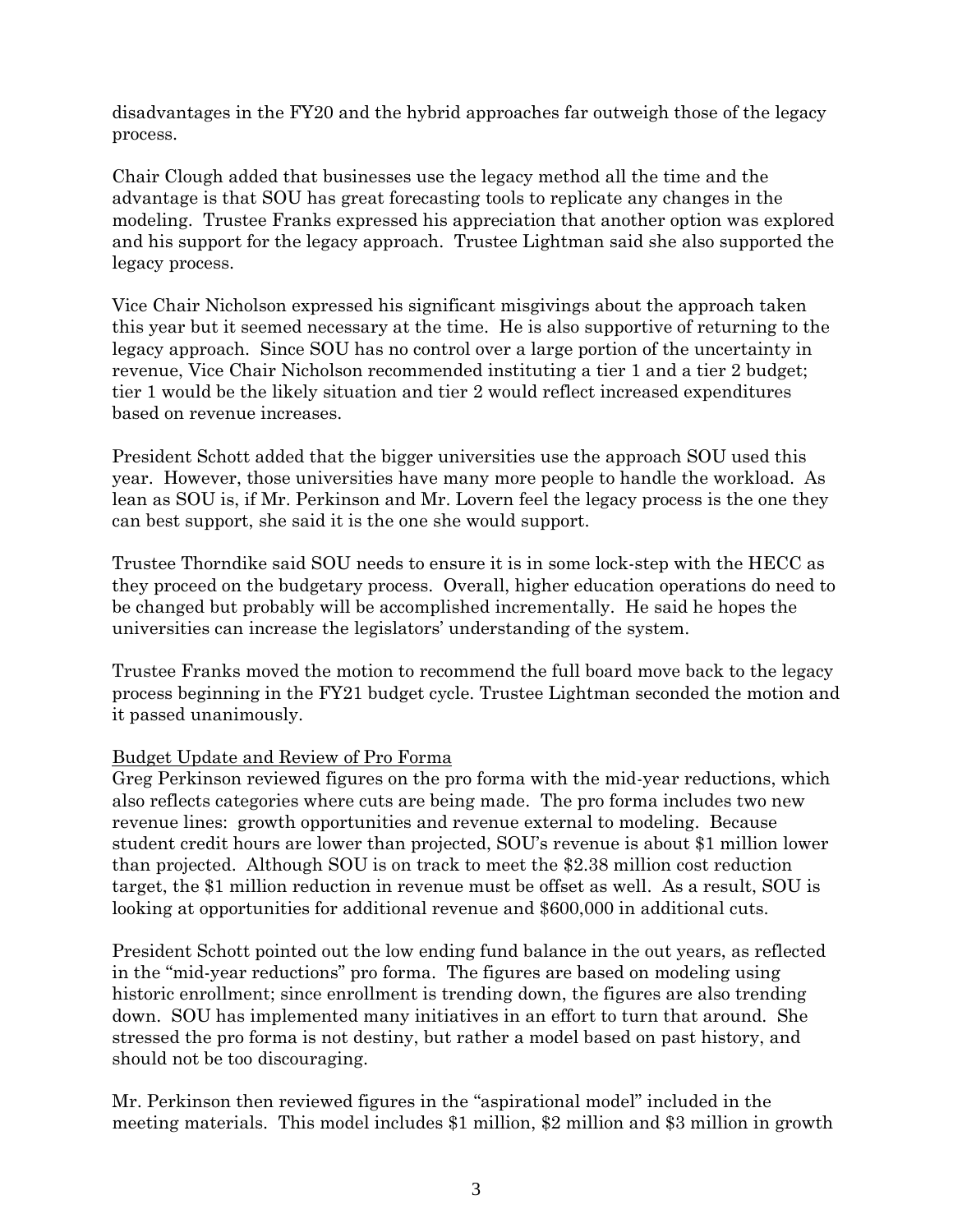opportunities (e.g., additional state funding and successful public-private partnerships) in the next three fiscal years. Action plans will need to be developed to hit these targets. The aspirational model also factors in cost reductions and savings of over \$3 million in each of the next three fiscal years, some of which may be recurring savings.

Responding to Trustee Franks' inquiry, Mr. Perkinson provided examples of opportunities for increased revenue: the start of the online master's program; the current public-private partnership in housing; an idea for another public-private partnership after the Cascades building is demolished; and increased state funding or positive impacts from changes to the Student Success and Completion Model.

Mr. Perkinson reviewed the cost reduction strategy for the original \$2.4 million in cuts, noting the offices of the president, provost, vice president for enrollment management and student affairs and vice president for development have identified specific line items to achieve their targets. He again mentioned an additional \$602,000 in cuts will need to be made.

Responding to Vice Chair Nicholson's inquiry, Mr. Perkinson said about \$1.4 million of the \$2.2 million in reductions is tied to labor savings from vacant positions and each vice president has evaluated long-term implications of those cuts. Dr. Susan Walsh added that academic affairs runs on a different cycle in terms of staffing; they are working on faculty hiring for fall 2021. She said academic integrity of the curriculum, and student support and affairs is intact; they are not compromising on student success and SOU is safe on delivering a quality education to students.

Responding to Chair Clough's inquiry regarding whether the cuts affect any of the strategies of the organization, Mr. Perkinson said many initiatives were funded last year and some in the first quarter of this year and some have continuing costs. SOU will continue to fund certain initiatives while making cuts in other areas. President Schott added that SOU already is thinly staffed and is going to get thinner. Ultimately that poses risk, which is her longer term worry and supports the need to get some equity from the state. Dr. Neil Woolf stressed that administration is being open with campus about this and is involving people in the discussion so there are no surprises.

Responding to Trustee Loverro's inquiry regarding outreach to students, Mr. Perkinson mentioned some of the efforts made last year to try to get students involved (e.g., nine open forum venues and tabling twice at the Stevenson Union) but struggled to get attendance. Trustee Franks suggested approaching ASSOU and engaging there; Mr. Lovern said he has been working with ASSOU leadership on budget issues so there already is exposure to this information at that level.

# Future Meetings

The next regularly scheduled committee meeting will be on February 20.

# **Adjournment**

Chair Clough adjourned the meeting at 5:31 p.m.